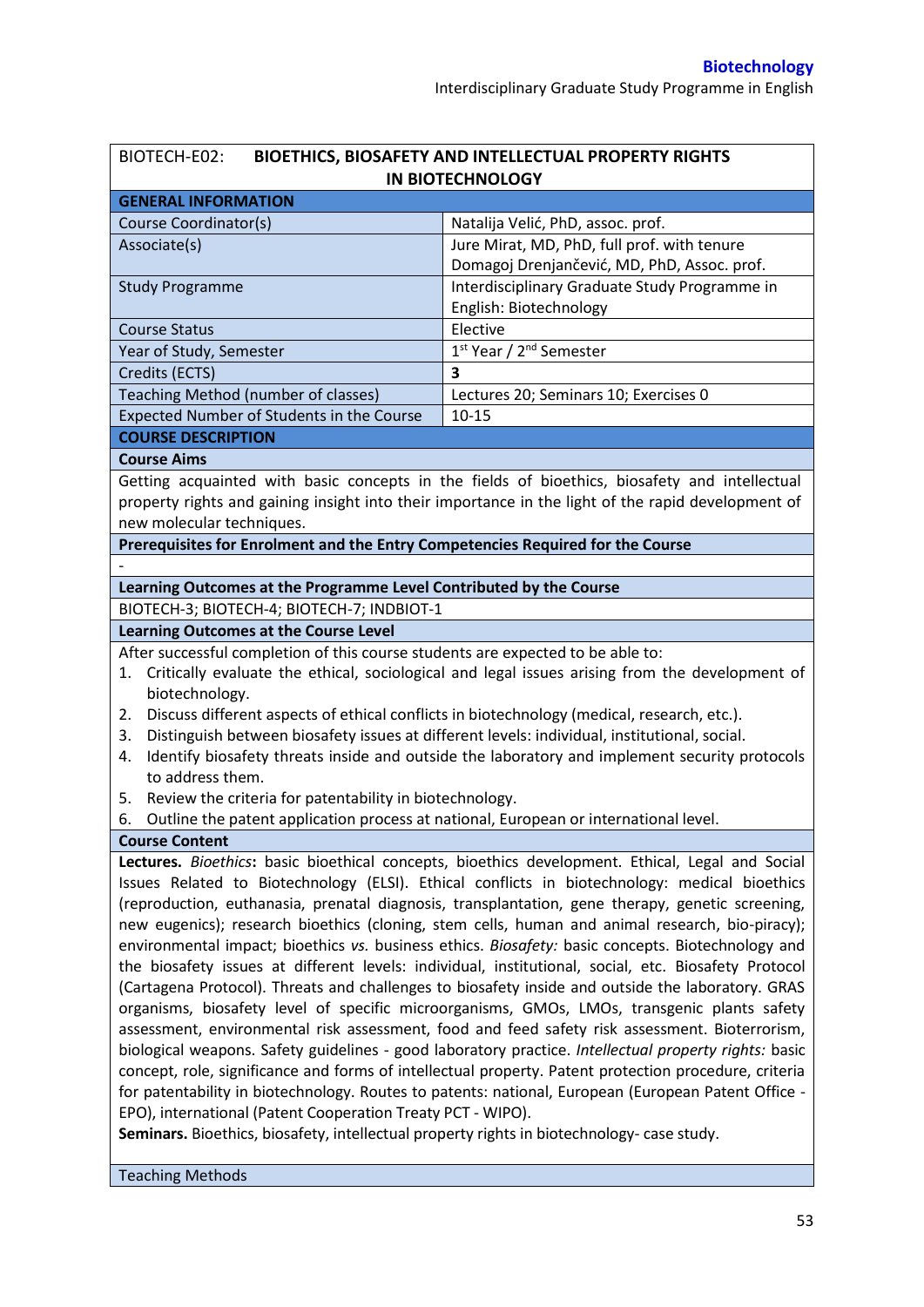Interdisciplinary Graduate Study Programme in English

Lectures; seminars

Students' Obligations

Attendance at all forms of classes is mandatory and the students are obligated to attend all knowledge tests. The students may be absent from 30% (full-time students) and 50% (part-time students) of each of the forms of classes, provided that the absence is justified. An exercise or a seminar which has not been completed must be made up.

**Monitoring the Activity of the Students** *(Connecting Learning Outcomes, Teaching Methods, and Grading)*

| <b>Class-related</b> | <b>ECTS</b> | <b>Learning</b> | <b>Student activity</b> | <b>Evaluation</b> | <b>Grade points</b> |      |
|----------------------|-------------|-----------------|-------------------------|-------------------|---------------------|------|
| activity             |             | outcome         |                         | method            | Min.                | Max. |
| Classes, seminars,   | 0.3         | $1 - 6$         | Attendance at           | Attendance        | 5                   | 10   |
|                      |             |                 | classes and             | records           |                     |      |
|                      |             |                 | seminars                |                   |                     |      |
| Seminar work         | 1.2         | $1 - 6$         | Writing a               | Oral              | 15                  | 40   |
|                      |             |                 | seminar paper           | presentation      |                     |      |
|                      |             |                 |                         | of a seminar      |                     |      |
|                      |             |                 |                         | paper             |                     |      |
| Final exam           | 1.5         | $1 - 6$         | Studying for the        | Written exam      | 30                  | 50   |
|                      |             |                 | final exam              |                   |                     |      |
| <b>Total</b>         | 3           |                 |                         |                   | 50                  | 100  |

Evaluation of the written part of the final exam

| Percentage of correct answers (%) | Grade |
|-----------------------------------|-------|
| >95.00                            | 50    |
| 90.00-94.99                       | 47    |
| 85.00-89.99                       | 45    |
| 80.00-84.99                       | 40    |
| 75.00-79.99                       | 38    |
| 70.00-74.99                       | 35    |
| 65.00-69.99                       | 33    |
| 60.00-64.99                       | 30    |

## *Forming the final grade:*

The points granted for the final exam are added to the grade points awarded during class attendance. The grading process is conducted by absolute distribution, i.e. based on total achievements, and compared to the numerical system in the following manner:

A – Excellent (5): 90-100 grade points; B – Very Good (4): 80-89.99 grade points; C – Good (3): 65- 79.99 grade points;  $D$  – sufficient (2): 50-64.99 grade points

| Mandatory Literature (available in the library and via other media)                   |               |                  |  |  |  |  |
|---------------------------------------------------------------------------------------|---------------|------------------|--|--|--|--|
| <b>Title</b>                                                                          | Number of     | Availability via |  |  |  |  |
|                                                                                       | copies in the | other media      |  |  |  |  |
|                                                                                       | library       |                  |  |  |  |  |
| Nambisan P: An Introduction to Ethical, Safety and Intellectual                       |               |                  |  |  |  |  |
| Property Rights Issues in Biotechnology, Academic Press,                              |               |                  |  |  |  |  |
| Elsevier, 2017.                                                                       |               |                  |  |  |  |  |
| Scientific papers (available online)                                                  |               | <b>ves</b>       |  |  |  |  |
| <b>Additional Literature</b>                                                          |               |                  |  |  |  |  |
| 1. Talbot M: Bioethics: An Introduction, Cambridge University Press, Cambridge, 2012. |               |                  |  |  |  |  |